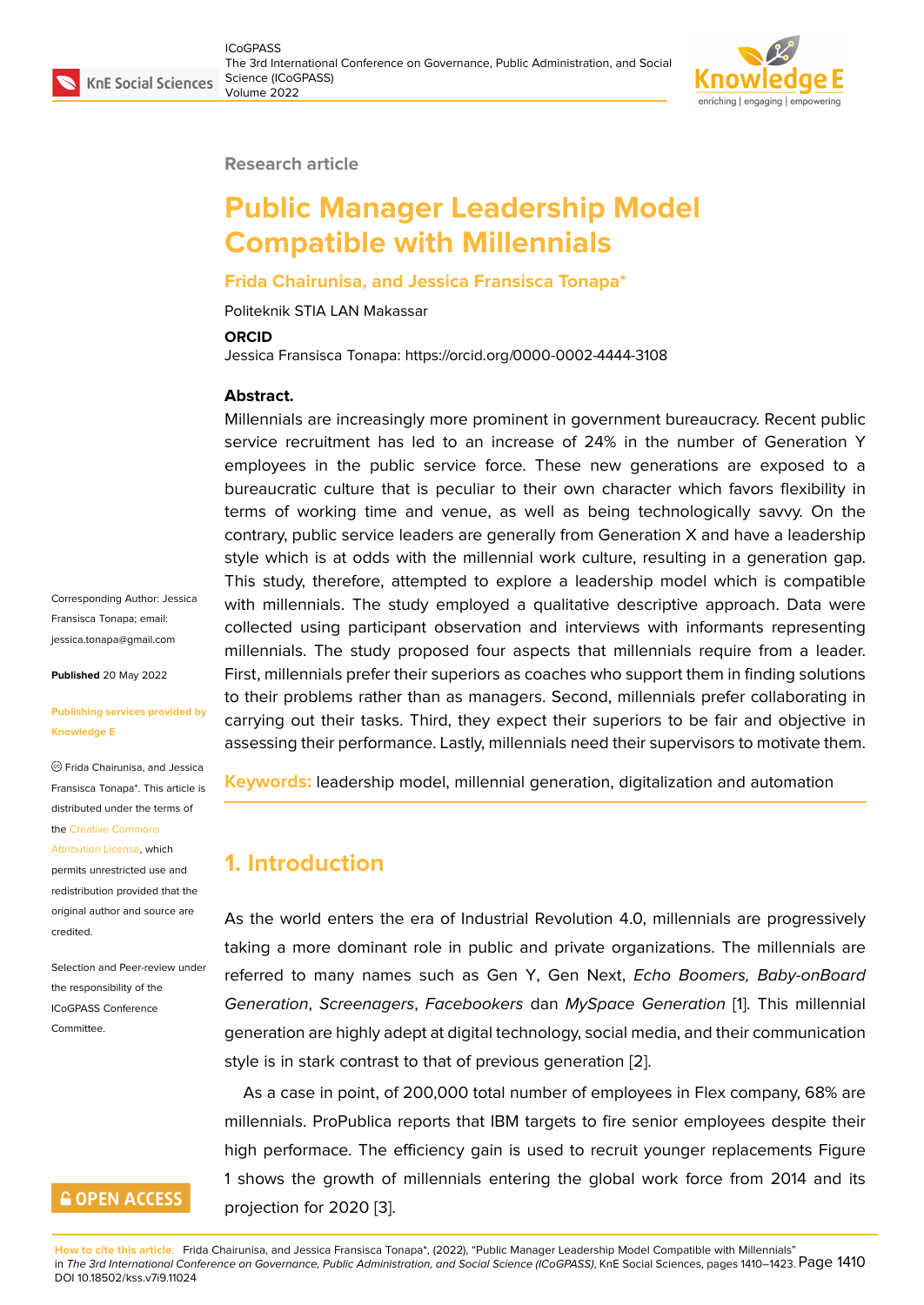

<span id="page-1-0"></span>**Figure** 1: Increasing number of Millenials in the Work Force 2014 & 2020.

Similar trend took place in Indonesia in 2018 whereby 24% of the total civil service population were millennials and the number is still growing. In a much smaller context, at Training and Development for Governance Management Research of National Institute Makassar (NIPA Makassar) where millennials now account for 52% and only 40% and 8% of Gen X and Baby Boomers respectively. This new work force is believed to be a source of new energy for NIPA Makassar in enhancing bureaucracy and administrative reforms.



**Figure** 2: Inter-generational staff at NIPA Makassar in 2019.

The data above indicates that the organization is experiencing a generation shift, resulting in cultural shift as millennials and baby boomers have an entirely different work culture. This phenomenon is in line with the finding of [4], where millennials in an organization is reported to account for about 50-60 percent, and the number is expected to grow to 75 percent by 2025.

This millennial generation are expected to replace the baby b[oo](#page-12-2)mers and play a major role in Industrial Revolution 4.0. Therefore, both private and public sector organizations must devise new strategies to stay relevant [2]. The millennials are familiar with digital technologies and automation in their life. Nevertheless, many have not been fully aware of the fact.

To ensure that the millennials can play their [ro](#page-12-1)les in the age of Industrial Revolution 4.0 characterized by digitalization, they have to be equipped with competencies in problem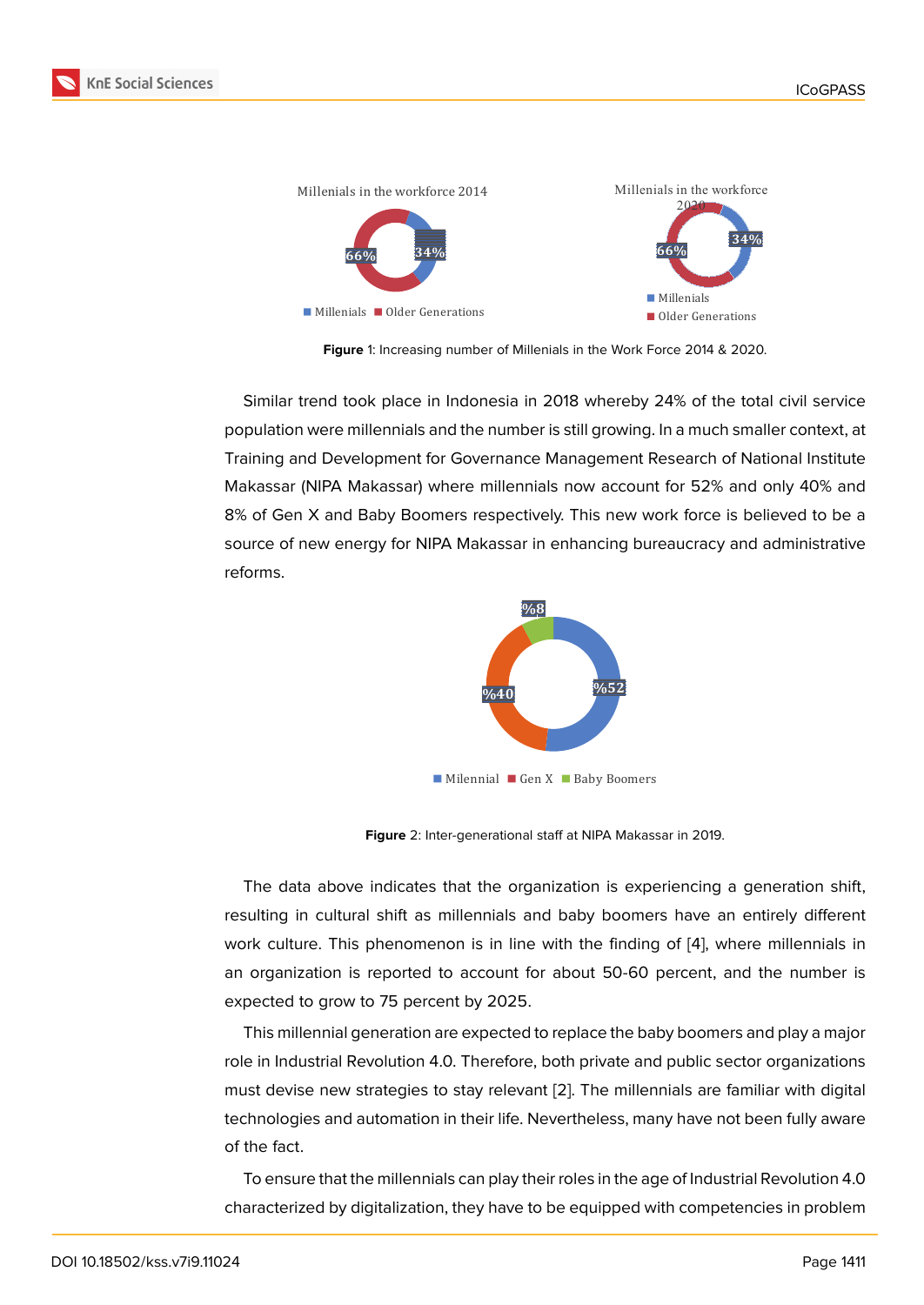solving, quick decision making, adaptation with digital work environment, collaboration, leadership as well as creativity and innovation [5].

On the other hand, *Baby Boomers* are not intensely affected by the effect of information and communication technology development, and therefore they mostly work manually or casually use simple office techn[olo](#page-12-3)gy. For example, baby boomers use their smart phone predominantly for texting and voice calls. Their use of social media is generally limited to popular application such as WhatsApp messenger. They only use Youtube for entertainment purposes. Many baby boomers have a low digital literacy and lack of motivation to learn. They tend to enjoy comfort zone.

In contrast to *Baby Boomers,* millennials are generally smart, *multitasking*, *techno savvy*, and possess many other non-conventional competencies. They are aware of work-life balance. However, they are weak in nationalism and awareness of threats. Millennials use their *smartphones* to read *ebook*, *market*, scrutinize stocks, finding recreational destinations and so on.

This generational shift has taken place when their different mindsets and work culture requires different leadership models. The task to lead millennial workes is very important because they are the future leaders of NIPA.

### **2. Literature Review**

### **2.1. Bureaucracy Organization for Millennial**

It is undeniable that millennials form the majority in the work force, and this inspires organizations to change accordingly to embrace the digital world. This is because millennials have grown up among internet of things and the ubiquitous cellular gadgets[6]. Given the stark contrast between millennials and baby boomers' characteristics, their physical workplace also requires some adjustment. Each generation requires effective workspace, one which can facilitate their productivity both personally and in collabo[ra](#page-12-4)tion with others. Millennials are exposed to education systems that emphasizes team power and therefore their preference for a more collaborative workspace and flexible workplace. A balance between workload and personal preferences is an important factor for employee satisfaction. Although it sounds paradoxial, hierarchy and bureaucratic structure must provide a way for flexible organization principle. For an organization to succeed in this new era, it has to be flexible in translating its values into practices in a meaningful way for its employees.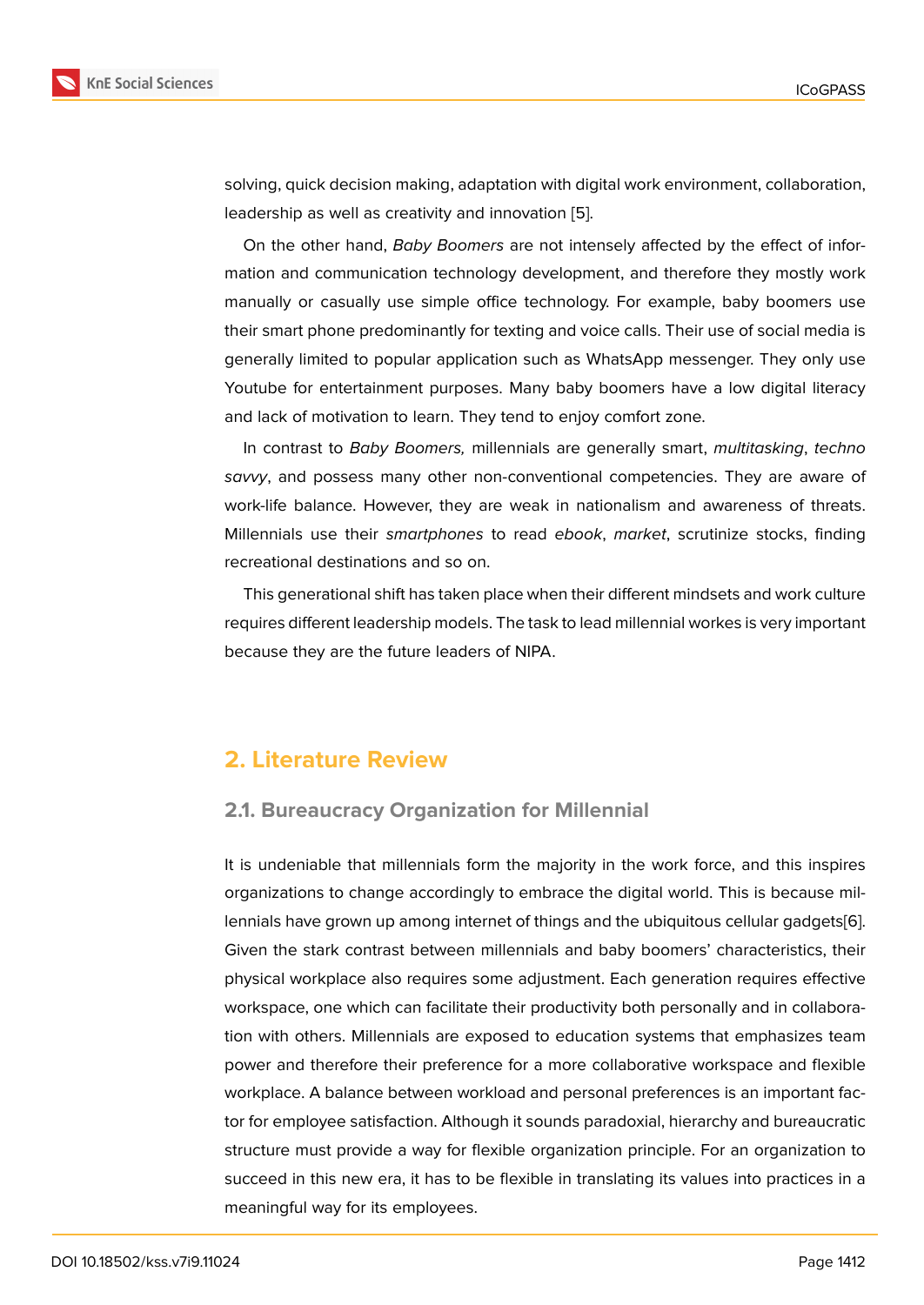Essentially, bureaucracy is governing through bureaus or departments occupied by appointed rather than elected officials. It is organized hierarchically and is highly dependent on absolute authority [7].

In Kamus Umum Bahasa Indonesia "biro" means office and birokrasi have several meanings; a way of governing where the authority is a public servant and characterised by slow work method and rigid str[uc](#page-12-5)ture, based on rule and custom and is complicated. Ideally, bureaucracy is required by the state to serve its citizens in the best possible way. However, in practice officials do not completely adhere to all these principles.

According to Max Weber bureaucracy is a main characteristic of an organization where the structure is formed in such a way to make it compatible with the local conditions, rational, impersonal, and free from assumptions and employees are recruited based on expertice[8].

#### **2.2. Leadershi[p M](#page-12-6)odel**

According to Rivai states that: "leadership model is a collection of characteristics used by a leader to influence followers in order to reach objectives, or in other words, behavioral pattern favored and applied by a leader"[9]. According to Brack and Yeager in Moeljono a leadership model is:

- 1. *Telling (directing/structuring) -* a le[ad](#page-12-7)er who likes to decide by him or herself and give clear directions.
- 2. *Coaching -* a leader who likes to involve his subordinates in decision making, willing to share problems with subordinates and listens to problems of subordinates and provide necessary direction.
- 3. *Participating (developing/encouraging) -* one of the characteristics of leadership is willingness of a leader to give his or her subordinates opportunity to grow and to take responsibility and to provide necessary supports
- 4. *Delegating -* a leader who delegates responsibility to subordinates and give them opportunity to make decisions [10]

In addition to the leadership models above, Brack suggests that pre-millennial generation are also referred to as "cowboy [ge](#page-12-8)neration," is high tempered, and individualistic. In general, *Baby Boomers* and Gen Xers believe that leaders' approach should be directive and controlling, work individually, see leaders as experts, and depend on superior for career planning. Ths type off leaders like clear definition and have generally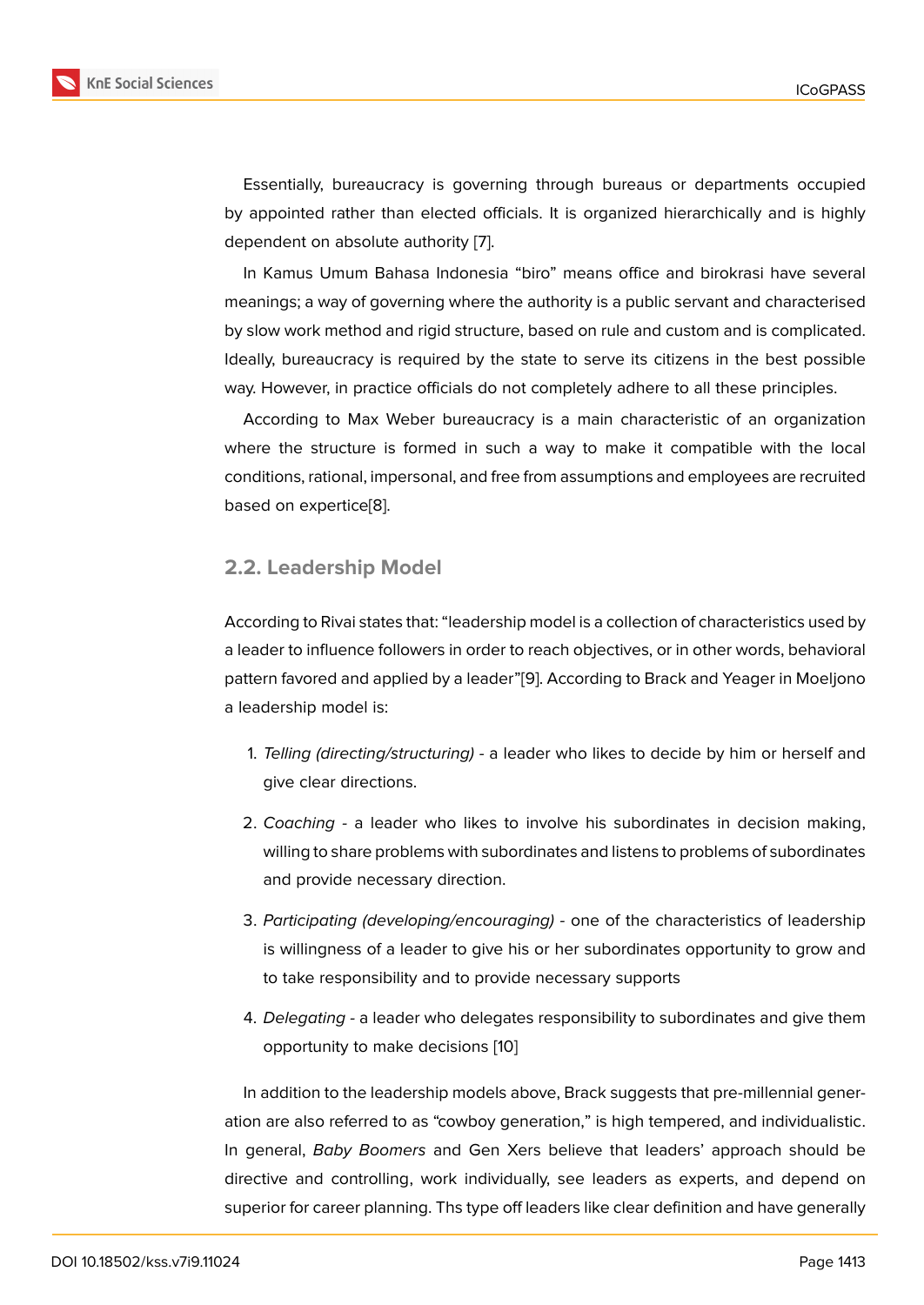inward perspective which is in contrast with that of millennials. Furthermore, Brack explains the difference between *Workplace Expectations of Baby Boomers* dan Gen Xers versus *Millennial* as can be seen in Table 1.

#### **Table 1: Workplace Expectations of Baby Boomers and Gen Xers vs Millennials**

In addition to Brack, Morton describes that millennials prefer a leader who is a multitasker, expert on many areas and priority simultaneously. Millennials understand the value of handling priorities and leader's expectation to balance many priorities. Social pressure and convenience of technology make way for multitasking which is not the case before millennials era. Millennials want their leaders to speak the same technological language with them[11]. They also have a high expectation of their leaders, they prefer a fair and competent leader, and even prefer more educated and motivated leaders. Millennials expect leaders to evaluate them based on work performance, without seniority biased. Educated mi[lle](#page-12-9)nnials seek organizations that invest of education and training for employees[12].

Millennials expect a fast promotion, leaders who asses and synchronize their professional or personal performance and behavior. Millennials aspires for a fast promotion and seek for a balance bet[we](#page-12-10)en life and career.[13]

Entering the work force, millennials have a high expectation towards their leaders. They want direct feedbacks from their leaders, but they lack loyalty towards organization [14]. They do not hesitate to move out to differ[ent](#page-12-11) organizations and adapt to leaders who provide them platform to grow and develop in their career. Millennials will not waste time in their current job if they believe their career prospect is not promising. [15]

#### **2.3. Millennial Generations**

The current generation is referred to as millennials or millennium. The term Generation Y has started to be used in the US in August 1993. It is by this generation where instant technologies are put into intensive use such as short message services, email, and even social media such as twitter, facebook and online games. The intensive use of technologies in communicating by Generation Y is because they have experienced first hand the emergence of the Internet. Popularity of social media [16]. Furthermore, Naim & Lenka suggest that the majority of Generation Y have parents who have stable financial security. They are nurtured in multicultural and technology intensive environment. Naim and Lenka also state that contextual environment [ha](#page-13-0)s a significant influence on their joyful, pleasant, and risk-taking personality. These affect their values, ethics, and work style which are in sharp contrast to those of Generation X and Baby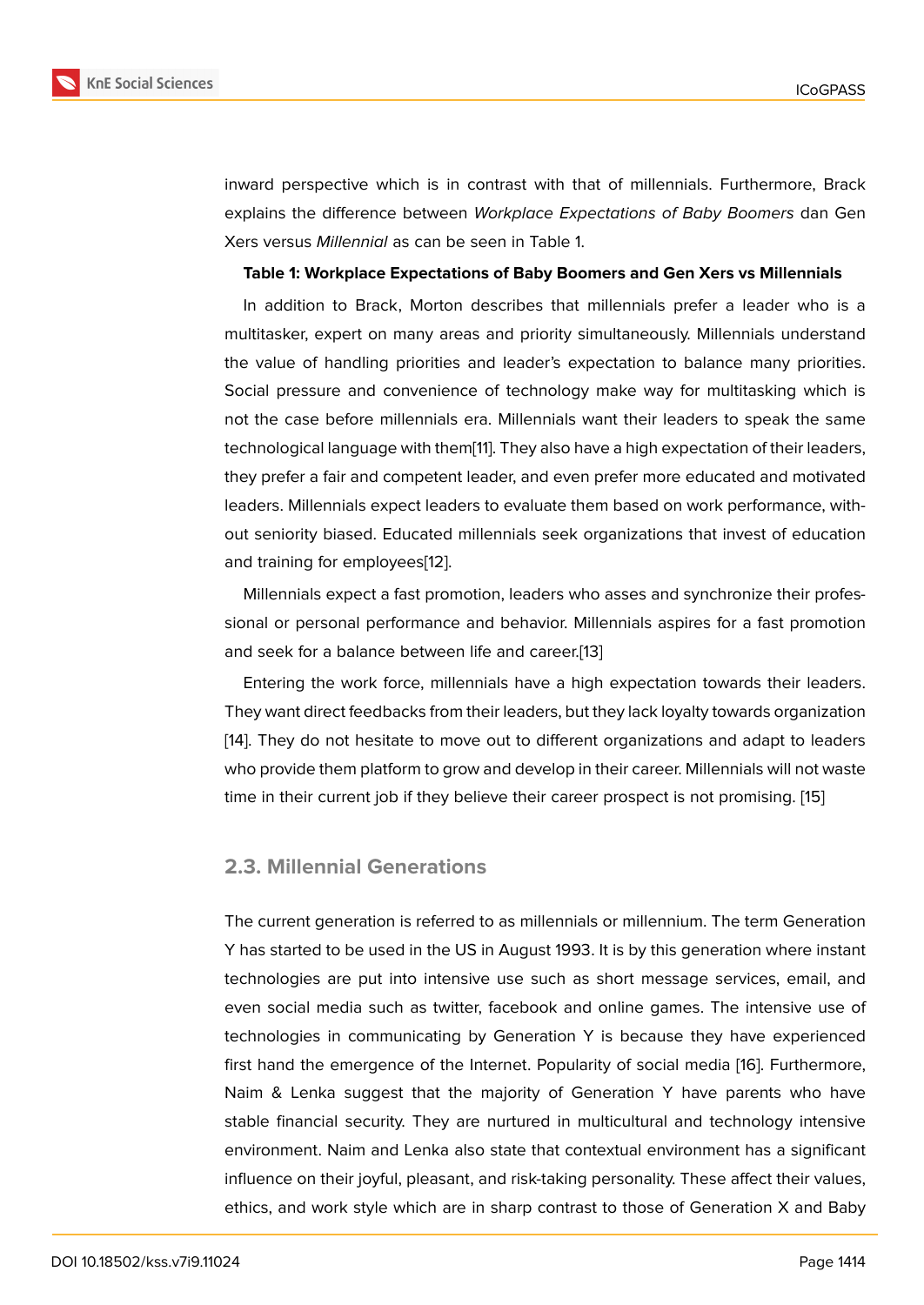Boomers. However, Generation Y employees are prone to failure as they are generally too ambitious and opt for an instant success although on the other hand generation Y are learners.[17] Therefore, they prefer inclusive leadership style who offer supervision through mentoring and decision making.

### **2.4. Coac[hin](#page-13-1)g for the Millennials**

Brack states that millennials are nurtured with coaching and constant feedbacks and they expect that these extend to their workplace. Training for them must be contextualized to their work environment. Spiegal notes that *coaching* does not have to be too formal. "Training," he says, "can be as simple as a quick response through email, text, or a two-minute conversation". Willyerd finds in his research that millennials want to develop in their career by constantly connecting to their managers so that it is easy to get their feedbacks. Willyerd adds that millennials do not expect their supervisors to act as managers, but rather as personal help givers. [18]

### **2.5. Collaboration for the Millennials**

Collaboration for the millennials is part of their habit, including their collaboration in a wider scope. This is due to the fact that this generation live with social media along side their daily activities. The millennial generation is the one who revolutionizes social media. They grow up using social media as a means of communication that send messages the global population. Therefore, it is not surprising that Gen Y are natural network enthusiasts. They create a collaborative work environment so that they can share their creative and innovative ideas. Furthermore, as collaboration is important for them, organization must allow room for them to develop their own way of working and to create the collaborative environment they like. [19]

### **2.6. Performance of the Millennials**

According to Wolor, employee performance is work output of someone in executing a job entrusted to him or her and how much contribution he or she makes for the organization. The positive traits of the millennials are optimistic, confident, and do not shy away from giving their best performance and get promotion and reward in return from their company [20]. Millennials are hungry for challenges to pursue what they want [21].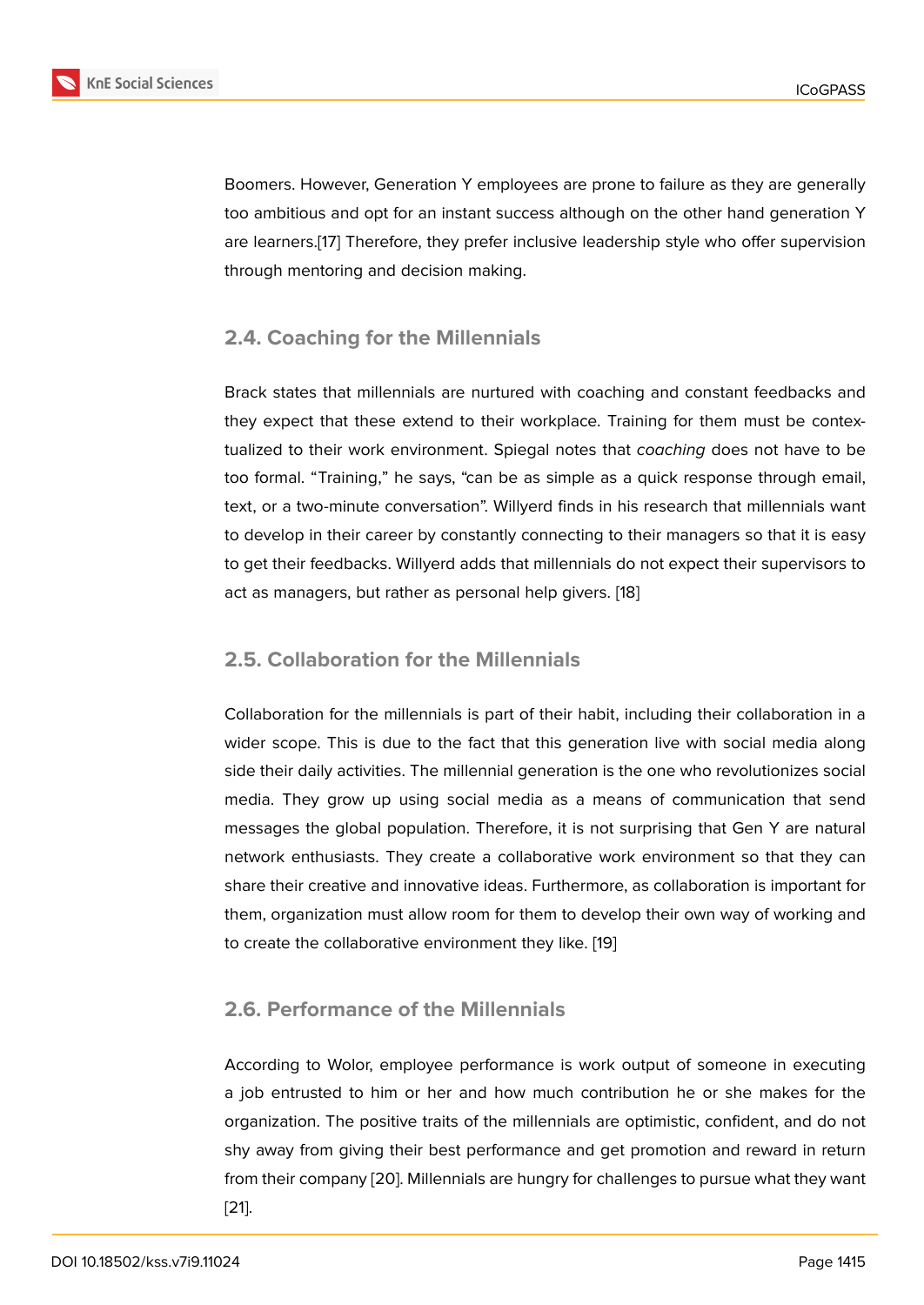Rahmawati suggest that millennials do not take jobs as a life priority, instead they value more flexible work hours within supportive work environment. They expect their company to pay them remuneration according to their workload, professional development, and supportive work environment[22]. According to Gichuhi & Mbithuka, millennials value rewards such as acknowledgement from organizations or supervisors much more than remuneration. Organizations need to provide feedbacks to the millennials about the extent to which they have c[ontr](#page-13-2)ibuted to the growth of the organization. The general attributes of millennials when they work according to Schwartz et al. are ethic and work values[23]. Millennials tend to be multitasking, have a high work motivation, objective oriented, and realistic; *view on authority*, foster team collaboration; communication both direct or through short message services, skype, and other virtual media.; interactive style, a[nd m](#page-13-3)ore participative compared to the previous generation; they want immediate feedback of their work. *work-life balance*, they need flexibility, choices in work; working with smart and creative team is a motivation factor for the millennials.

#### **2.7. How to Motivate the Millennials**

Every activity in which one is involved has a motive and attitude attached to it. Motive is a power from within someone that compels him or her to do something. Motive may emerge from within because of a basic and universal needs, but it may also be stimulated from outside. The external stimulation may be in the physical or non-physical form which is known as motivation [24]

Alderfer believes that someone tends to increase his or her needs if the lower-level needs have been fulfilled. He declares three groups of needs which comes to be known as ERG theory (*Existence, Relatedn[ess](#page-13-4), and Growth*):

- 1. Needs for existence*.* This is related to basic and physiological needs, such as a good balance between jobs and wages, work facilities and comfortable working space.
- 2. Needs for affiliation or relatedness *needs.* These needs emphasize the importance of interpersonal needs and social relations at work, such as harmonious relation among staff or between staff and supervisors, and involvement in discussion.
- 3. Needs for growth. Needs for personal development to improve personal capability, such as appreciation or reward from supervisors, or other special rewards.[25]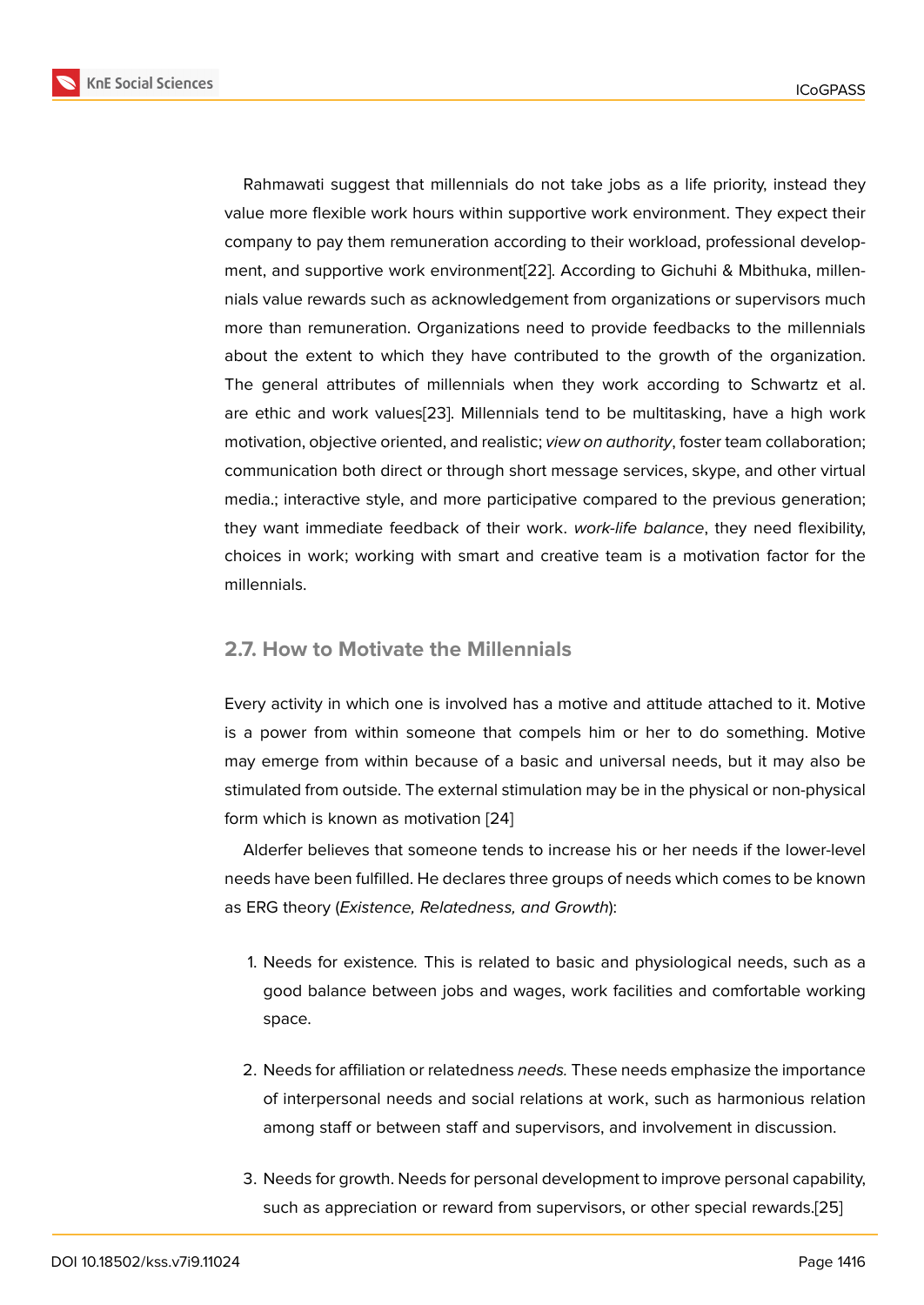Motivation is a key element of employee performance and productivity and is an important part of human resource management[15]. Work motivation consists of intrinsic factors, that is an internal drive to do something, and extrinsic factors which are external and non-work-related influence towards an individual. At workplaces, intrinsic motivation emphasizes on reward from the work itself, and [re](#page-13-5)quire appreciation, performance, and creativity. Extrinsic motivation on the other hand emphasizes on external rewards such as salary, financial compensation, benefit, characteristics of workplace, and relationship with fellow workers and organization[26]. When one is motivated by various needs, different motivation theories are developed to capture various aspects of motivation and productivity. In the area of public administration, experts have developed public service motivation (PSM) which sugg[ests](#page-13-6) that employees of public sector are more likely motivated by intrinsic rewards than those in the private sector.

It is no secret that millennials have different characteristics from previous generation. They are also known as "dream community", which is different from the apathetic inclination of generation X or confrontative one of baby boomers. Therefore, the most highly motivating factor for millennials is opportunity to grow, having a supervisor to report work results to and professional career opportunities. While traditional motivating factors such as salary, benefits, and security are not highly demanded and neither is the commitment toward social responsibility [15].

# **3. METHOD**

This study employed a descriptive qualitative approach. Phenomena about Leadership model for the millennial era at the Center for Training and Development and Governance Management Research (NIPA Makassar) were explored.

Data were collected through: Interviews with informants consisting of millennials who were born between 1981 and 1994 who work at NIPA Makassar. Data collection was carried out using *google form* distributed to informants or in some cases used as interview instrument. In addition, data were collected by means of direct observation or observing the interaction between millennial employees and other generations such as generation X. Secondary data were collected from documents such as annual reports, strategic planning, employee profiles and relevant regulations.

Data were analyzed using interactive model by Miles. Collected data from interviews, observations and secondary data from documents were selected based on the focus of this study. Data were then presented in the forms of tables and graphs. Next, data were analyzed, and conclusion were drawned based on research problems put forward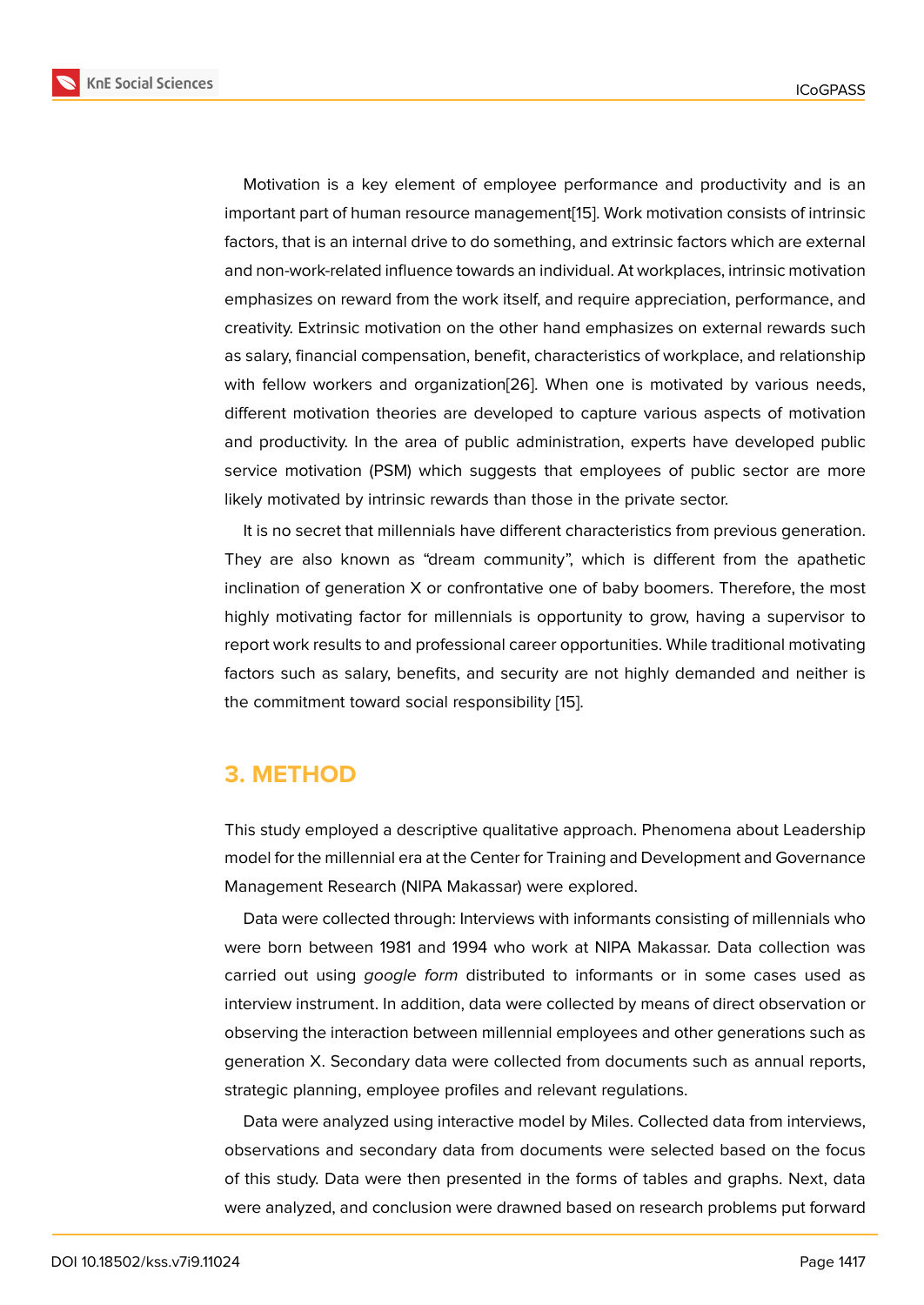previously in the introduction. Triangulation of data collection source and methods was carried out to ensure validity.[27]

# **4. RESULT AND DI[SCU](#page-13-7)SSION**

### **4.1. Coaching**

The result of the study suggests that millennials at NIPA Makassar expect their supervisors to act as their coach. They especially expect such a leadership role to help them in their tasks and finding solution to their work-related problems. Millennials, in carrying out their tasks, need guidance rather than orders and controls from their supervisors. This is reflected in an interview with a millennial employee, YS, who says "ideal leadership should be nurturing, flexible, empathetic, problem solving oriented". A slightly different account was made by AS, "…a preferred leadership model is one involving a relaxed coaching, empathetic and is capable of providing the best solution. Another millennial informant, AM, also expect supervisors to provide guidance and the guidance is carried out through coaching sessions and a more personal discussion. Furthermore, they reveal that they prefer coaching with flexible schedules, in a comfortable room free from distraction. In addition, they admit that coaching can be equally effective in a faceto-face mode or online. This reflects their preferences for flexible coaching sessions to accommodate availability of supervisors and staff.

The finding above supports the theory put forward by Brack whereby millennials prefer coaching in an informal situation. In addition, millennials have a highly dynamic character and therefore they prefer short coaching sessions. Millennials at NIPA Makassar especially prefer one coaching model, that is GROW, short for Goal, Reality, Option, Wrap-Up because it is simple and structured enough to elicit their creative ideas. They believe that this method could help them maximize their potential. An informant, YS, says that the GROW steps are an initial stage where they can formulate objectives, then see what are their thoughts and emotions which are related to coaching objective, after that they can specify alternative actions to take before finally chose and execute those actions accurately.

From data analysis it was revealed that leadership model preferred by millennials in relation to coaching is not simply guidance but also care and solutions to new workrelated problems. This is in line with Back and Yeager in Moeljono who say that a leader should be open to share problems with his or her staff and listen to their staff as a basis for giving direction about what should be done [10].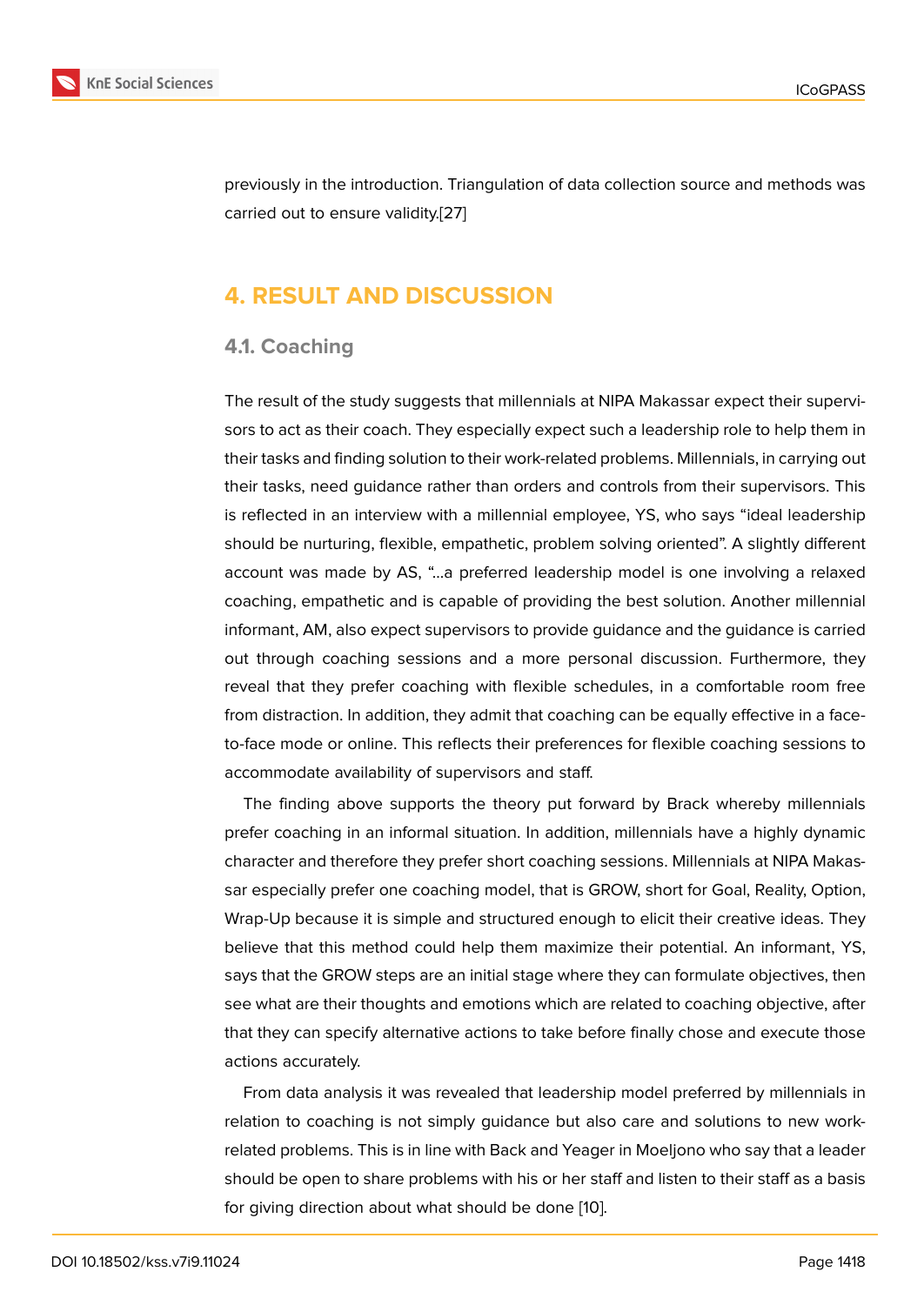The current leadership model at NIPA Makassar in coaching is one that involves personal approach to sharpen potential skills of each employee. More precisely, this is done by predominantly listen, ask if they have complaints and what kind of work method convenient for them so that they can maximize their work effort.

#### **4.2. Collaboration**

Another characteristic attributed to millennials is their preference to work collaboratively. Therefore, they expect involvement from their supervisors and opportunity to offer ideas. In decision making as YS says, millennials at NIPA Makassar prefer a work relation based on mutual respect of ideas of those involved in a collaboration. Furthermore, YS explains that in collaboration they expect their supervisors to distribute tasks based on qualification, not on favoritism basis. They also like to be involved in decision making. Millennials also expect that their supervisors are more tolerant. Similar to YS, AS also expects their supervisors involve staff in decision making based on staff capacity. Millennials also appreciate opportunity to contribute solution alternatives for every problem faced. Another informant, AM expects a fair and equitable tasks distribution and be provided with a clear direction so that the staff are not confused. AM also expects take and give kind of work relation with his supervisor.

Collaboration is often used to describe a pattern of mutual relation among more than one person[4]. It is a form of social interaction. Collaboration involves supervisors to distribute tasks and responsibilities and suggestions for decision making. Leaders play a challenging role in collaboration. The leader effective style and techniques in distributing task[s](#page-12-2) and responsibilities is tested based on how well instructions are understood by subordinates. In collaborating, a leader must be able to create good relations and pleasant work environment. Collaboration is not a one-shot event but is needed for as long as there is a mutual need with other parties.

Mutual respect, honesty and trust are among important aspect in collaboration. Collaboration must be supported by responsible work environment. Everyone can involve in discussion while carrying out works in order to create a new agreement that must be obeyed so that mutual respect, honesty, and trust can be established. According to informants in general, support of an environment that respect ideas of employees, allowing some autonomy in executing tasks is a precursor to success in collaborating.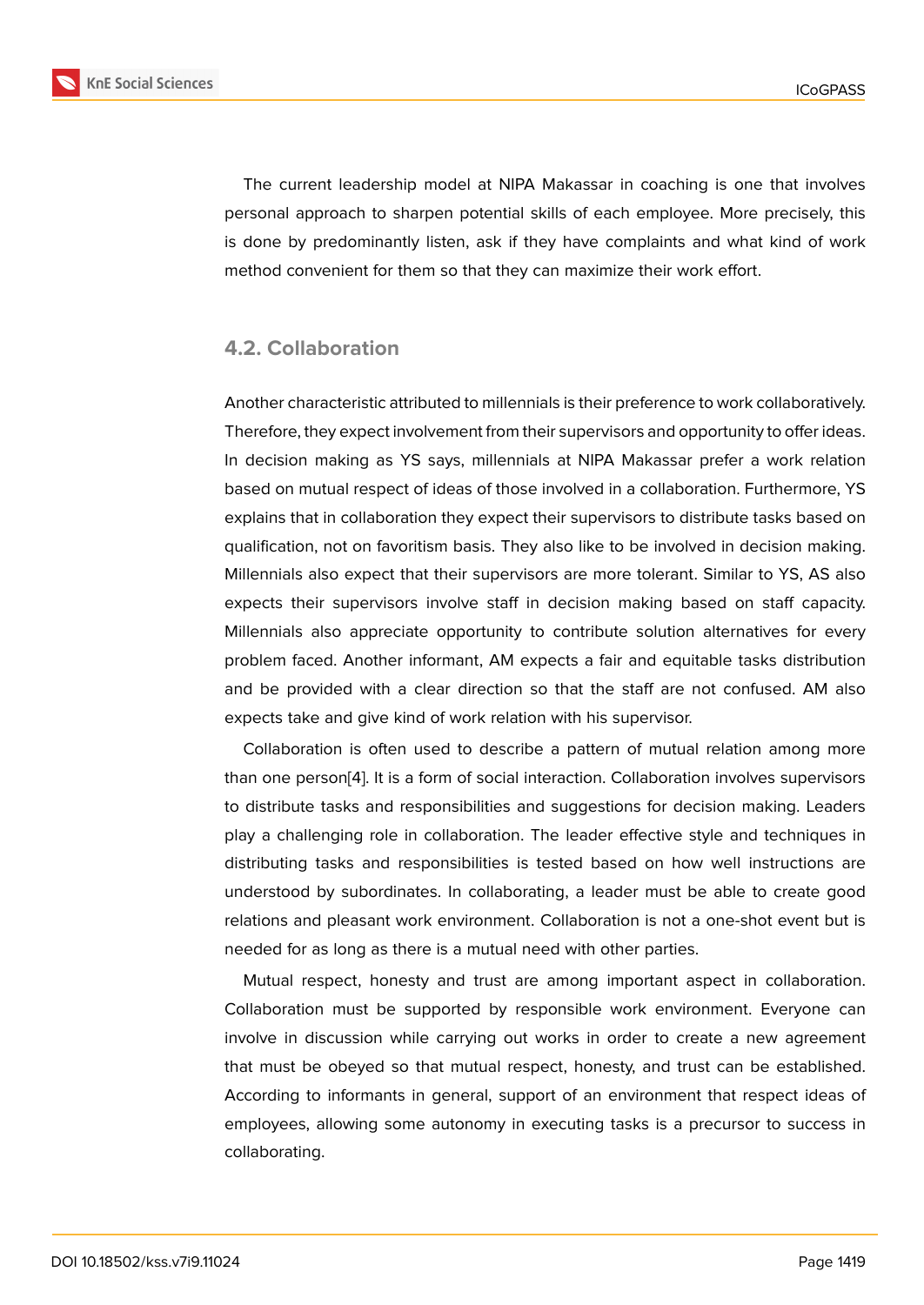**KnE Social Sciences** 



#### **4.3. Performance Appraisal**

One of the most important things in an organization is how supervisors evaluate his or her subordinates' performance. This is especially important as millennials often consider occupation from financial reward perspective. At NIPA Makassar, employees' take home pay has been determined by regulation. Therefore, performance appraisal is very important as it will determine how much monthly pay each employee gets. YS says, "The performance appraisal is carried out at the end of each month, it is objective based on real performance, and uses special application called absen.lan.go.id."

According to another informant, AS, in addition to performance appraisal, obstacles impeding performance also need to be considered. AS also wants "objective appraisal based on real performance of employees. He wants supervisors to closely examine relevant documents containing performance evidence." At the beginning of every month and end of semester it is important to identify progress and impediment to performance. It is important that employees understand objectives, and how to achieve them, able to identify problems and find solutions themselves, able to cooperate and to collaborate with others. Apart from direct observation, appraisal can be performed by supervisors through examining documents containing evidence of performance.

Managers at NIPA Makassar appraise staff in cascading manner whereby supervisors appraise subordinates. The appraisal process is facilitated by a computerized application called SKKP which is used by all units within NIPA.

#### **4.4. Motivation**

Apart from the three aspects discussed above, other leadership quality expected by millennials of a leader is the ability to motivate subordinates. In relation to motivation, an informant, YS, reiterates that safe and comfortable work environment and performance feedback given by his supervisor can increase his work motivation. In addition to comfortable work environment, they also need freedom and trust in creating innovative solution in their work. They appreciate a quite work environment, non-intimidating, and provide a room to express their ideas.

Similar to YS, another millennial employee AS expects his supervisor to trust and to give him freedom in executing his tasks, to appreciate extra efforts he made. AS adds that opportunity to develop competence is also a motivating factor.

In other words, leadership model applied by managers at NIPA Makassar in motivating employees is freedom and trust in accordance with each employee's level of ability.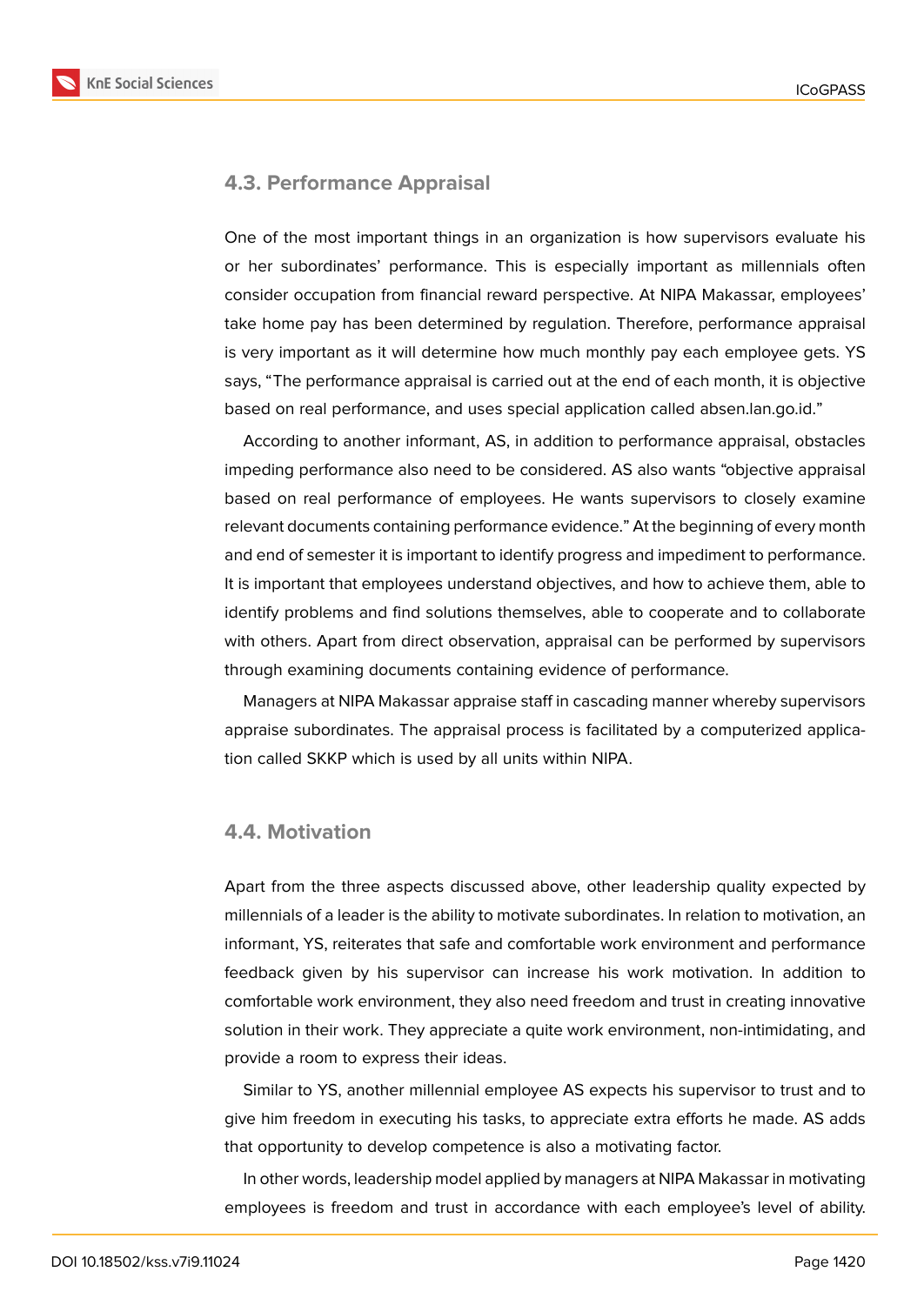

Some employees can be allowed to be more independent, and some others need to be provided with close assistance at work.

As an example, a more senior trainer allows their more junior colleagues to sit in and observe in his or her classroom sessions. This facilitates transfer of knowledge. On the other hand, senior trainers get helps from their junior colleagues in using learning technology.

Motivation arises from inner drives or from external environment of someone to do his or her job by using all his ability with an objective to gain work results to satisfy his or her need. An employee needs motivation to achieve quality results.

Work environment is very important factor that must be taken into account by managers because it affects employees directly. Unpleasant workplace will undermine staff work motivation. In line with motivation theory by Abraham Maslow who argues that a need for safety is not limited to just a physical safety but also a psychological one and a fair treatment at work. It can even be extended to include safety at home, on the way to work, and at workplace.

Managers at NIPA Makassar motivate subordinates by allowing more freedom for them to do their jobs and opportunity to develop competency according to needs. Supervisors provide feedback as a form of appreciation and to motivate staff.

# **5. CONCLUSION**

This study concludes that four aspects are related to leadership model of managers at NIPA Makassar which are favored by millennial employees. First, in coaching, supervisors do not only provide guidance but also closely assist and taking care of millennial employees. For coaching, these millennial employees prefer the GROW model with short sessions each lasts no more than an hour. Second, collaborative leadership, that is supervisors' ability to create nurturing relationships. In addition, supervisors are willing to involve staff based on qualification. Furthermore, supervisors appreciate staff ideas when discussing works. Third, millennials prefer supervisors who are objective and open in assessing performance. The assessment result should be instantly announced so that performance impediments can be evaluated. Fourth, leadership model which is suitable and motivating for millennials is the one allowing some freedom and trust to staff so that they can produce ideas and innovation for the benefit of the organization. They also like supervisors who act as role models, committed to work, and appreciate staff after finishing their responsibility. In coaching and collaboration among employees, supervisors are expected to develop communication and pleasant cooperation and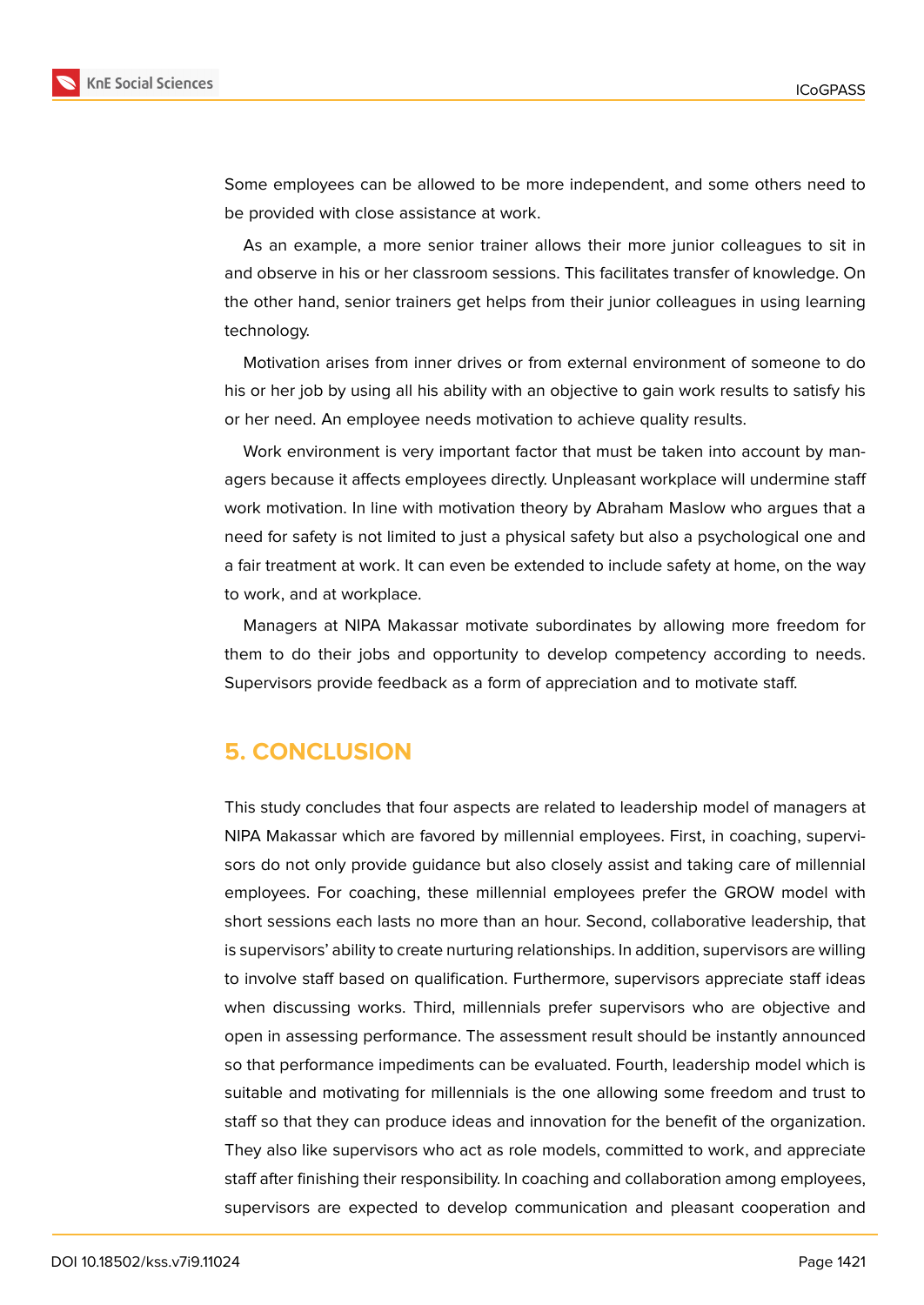

provide staff with opportunity to express ideas so that they feel appreciated. In addition. Other expectation of millennials towards their supervisors are trust and flexibility to express their ideas and appreciative towards job done well.

# **ACKNOWLEDGEMENT**

We would like to thank Training and Development Center for Governance Management Research of NIPA Makassar employees and manager for providing data for our study and Politeknik STIA LAN Makassar in facilitating and support our research.

# **References**

- <span id="page-12-0"></span>[1] Weller C. 26-year-old 'echo boomers' are running wild in America — Here's what they're all about. Singapore Business Insider. 2017 Aug.
- <span id="page-12-1"></span>[2] Juwari A. Generasi milenial masuk birokrasi. 2018. Available from: Detik.com
- [3] Brack J. Maximizing millennials in the workplace. Voced.edu; 2012. Available from: http://hdl.voced.edu.au/10707/405117
- <span id="page-12-3"></span><span id="page-12-2"></span>[4] Afriansyah J. Kepemimpinan di era millenial. 2019.
- [5] Grzybowska A, K, Lupicka. Key competencies for Industry 4.0. Economics & Management Innovations. 2017. https://doi.org/10.26480/icemi.01.2017.250.253
- <span id="page-12-4"></span>[6] Smith S, Garriety J. The art of flexibility: Bridging five generations in the workforce. 2020;19(3):107–110. https://doi.org/10.1108/SHR-01-2020-0005
- <span id="page-12-5"></span>[7] Riggs FW. Administrasi negara-negara berkembang teori masyarakat prismatis, Cet.2. Jakarta: Rajawali; 1988.
- <span id="page-12-6"></span>[8] Martadisastra U. Perbandingan administrasi negara ASEAN, Cetakan 1. Bandung: Remadja Karya CV; 1987.
- <span id="page-12-7"></span>[9] Rivai A. Kepemimpinan dalam masyarakat modern. Jakarta: PT. Rineka Cipta.
- <span id="page-12-8"></span>[10] Moeljono D. Beyond leadership 12 konsep kepemimpinan. Jakarta: PT. Alex Media Komputindo; 2008.
- <span id="page-12-9"></span>[11] Morton K. Exploring bank managers' strategies for developing millennials for leadership roles in commercial banks. 2016.
- <span id="page-12-10"></span>[12] Pritchard R, Katrina, Whiting. Baby boomers and the lost generation: On the discursive construction of generations at work. SAGE Journals. 2014;35(11):1605– 1626. https://doi.org/10.1177/0170840614550732
- <span id="page-12-11"></span>[13] Turnbull S, Sharon, Williams. Responsible leadership. 2016.